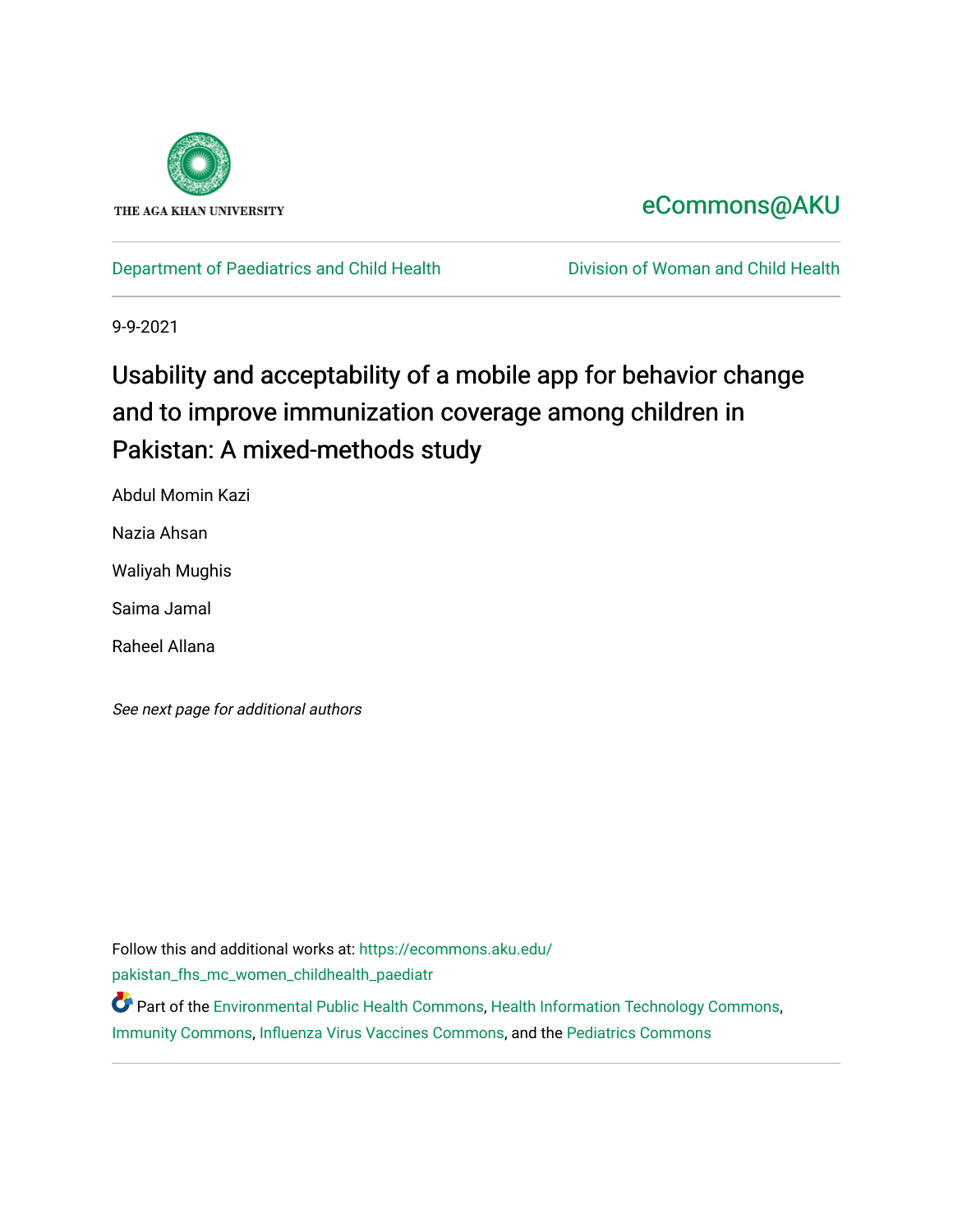# Authors

Abdul Momin Kazi, Nazia Ahsan, Waliyah Mughis, Saima Jamal, Raheel Allana, Mehreen Raza, Sahrish Muneer, Muhammad Ayub Khan Mughal, Hussain Kalimuddin, and Fareeha Sameen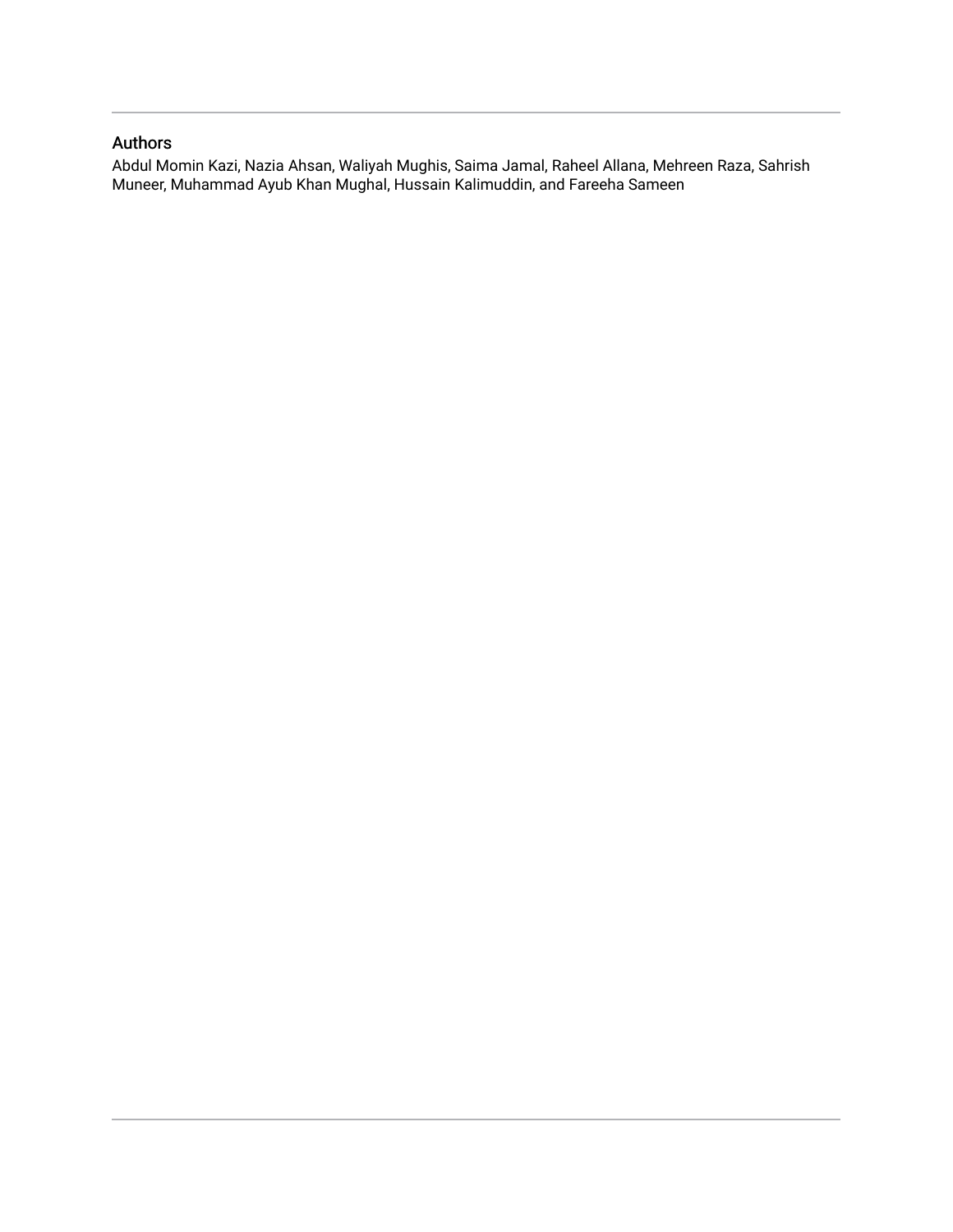



# *Article* **Usability and Acceptability of a Mobile App for Behavior Change and to Improve Immunization Coverage among Children in Pakistan: A Mixed-Methods Study**

**Abdul Momin Kazi 1,\*, Nazia Ahsan <sup>1</sup> , Waliyah Mughis <sup>1</sup> , Saima Jamal <sup>1</sup> , Raheel Allana <sup>1</sup> , Mehreen Raza <sup>1</sup> , Sahrish Muneer <sup>1</sup> , Muhammad Ayub Khan Mughal <sup>1</sup> , Hussain Kaleemuddin <sup>1</sup> , Fareeha Sameen <sup>2</sup> , Rao Moueed Ahmed <sup>2</sup> , Munir Abbasi <sup>3</sup> , Lampros K. Stergioulas 3,4 and Saad Ahmed Qazi 2,[5](https://orcid.org/0000-0002-1522-0677)**

- <sup>1</sup> Department of Paediatrics & Child Health, Aga Khan University, Karachi 74800, Pakistan; naziya.ahsan@aku.edu (N.A.); waliyah.mughis@aku.edu (W.M.); saima.jamal@aku.edu (S.J.); raheel.allana@aku.edu (R.A.); mehro\_r2@hotmail.com (M.R.); sehrish.munir@aku.edu (S.M.); ayub.khan@aku.edu (M.A.K.M.); hussain.kalimuddin@aku.edu (H.K.)
- <sup>2</sup> Faculty of Electrical and Computer Engineering, NED University of Engineering and Technology, Karachi 75270, Pakistan; fareehasameen@gmail.com (F.S.); moueedrao@gmail.com (R.M.A.); saadqazi@neduet.edu.pk (S.A.Q.)
- <sup>3</sup> Surrey Business School, University of Surrey, Guildford GU2 7XH, UK; munirabbasi@yahoo.com (M.A.); lampros.stergioulas@gmail.com (L.K.S.)
- <sup>4</sup> Faculty of IT and Design, The Hague University of Applied Sciences, 2521 EN The Hague, The Netherlands
	- <sup>5</sup> Neurocomputation Lab, National Centre of Artificial Intelligence, Karachi 75270, Pakistan
	- **\*** Correspondence: momin.kazi@aku.edu

**Abstract:** Background: Pakistan's immunization uptake rates are still significantly lower than anticipated despite several initiatives. Lack of awareness, forgetting about vaccination schedule, and vaccine misconception/misinformation are a few of the major drivers that mitigate the rates of immunization. The current COVID-19 pandemic emphasizes the importance of immunization. The significant reductions in regular childhood vaccination during pandemic have increased the risk of outbreaks of vaccine-preventable diseases. Concerns among parents over possibly exposing their children to COVID-19 during child visits may have contributed to the reported declines. Innovative and cost-effective mHealth interventions must be implemented in order to address the problem of inadequate immunization rates. In addition, it is also critical to understand the end user needs in order to reflect on the highly relevant essence of the customized healthcare experience. Objective: The aim of this study was to learn about caregivers' attitudes toward the usability and acceptability of behavior-change smartphone applications (mobile phones) for improving immunization coverage in Pakistan. Methods: A mixed-method design was employed for this study. The study was conducted at Aga Khan University, Hospital. Parents visiting the Community Health Center for 6-week vaccination of their children were recruited. The study was conducted in two stages. Stage 1 consisted of qualitative interviews that grasped the parent's attitudes and challenges to immunization, as well as their acceptability and accessibility of the smartphone-based behavior-change application to increase vaccine uptake. Stage 1 was followed by stage 2, in which data were collected through a questionnaire designed by using data from qualitative interviews. Results: The majority of participants agreed that immunization serves an important role in protecting their child from illnesses that cause morbidity and mortality. Almost all of them emphasized the importance of using a pre-appointment method at vaccination center in order to reduce the waiting time. Furthermore, participants were also interested in AI-based behavior modification applications related to immunization. They also wanted to have applications in their native language for better understanding and communication of related information. In our study, approximately 95.2 percent of participants agreed to accept SMS immunization updates, which was also reasonably high. Lastly, the majority of them identified forgetfulness as a significant contributor to regular immunization. Conclusion: To enhance the uptake of childhood vaccines, overall vaccination rates, and overcome barriers related to vaccination coverage, cost-effective and user-friendly mHealth AI-based smart phone applications are required to raise awareness regarding the continuation of vaccination service and the importance of timely



**Citation:** Kazi, A.M.; Ahsan, N.; Mughis, W.; Jamal, S.; Allana, R.; Raza, M.; Muneer, S.; Mughal, M.A.K.; Kaleemuddin, H.; Sameen, F.; et al. Usability and Acceptability of a Mobile App for Behavior Change and to Improve Immunization Coverage among Children in Pakistan: A Mixed-Methods Study. *Int. J. Environ. Res. Public Health* **2021**, *18*, 9527. <https://doi.org/10.3390/ijerph18189527>

Academic Editors: Enrique J. Gómez Aguilera and Jennifer Whetham

Received: 22 June 2021 Accepted: 2 September 2021 Published: 9 September 2021

**Publisher's Note:** MDPI stays neutral with regard to jurisdictional claims in published maps and institutional affiliations.



**Copyright:** © 2021 by the authors. Licensee MDPI, Basel, Switzerland. This article is an open access article distributed under the terms and conditions of the Creative Commons Attribution (CC BY) license (https:/[/](https://creativecommons.org/licenses/by/4.0/) [creativecommons.org/licenses/by/](https://creativecommons.org/licenses/by/4.0/)  $4.0/$ ).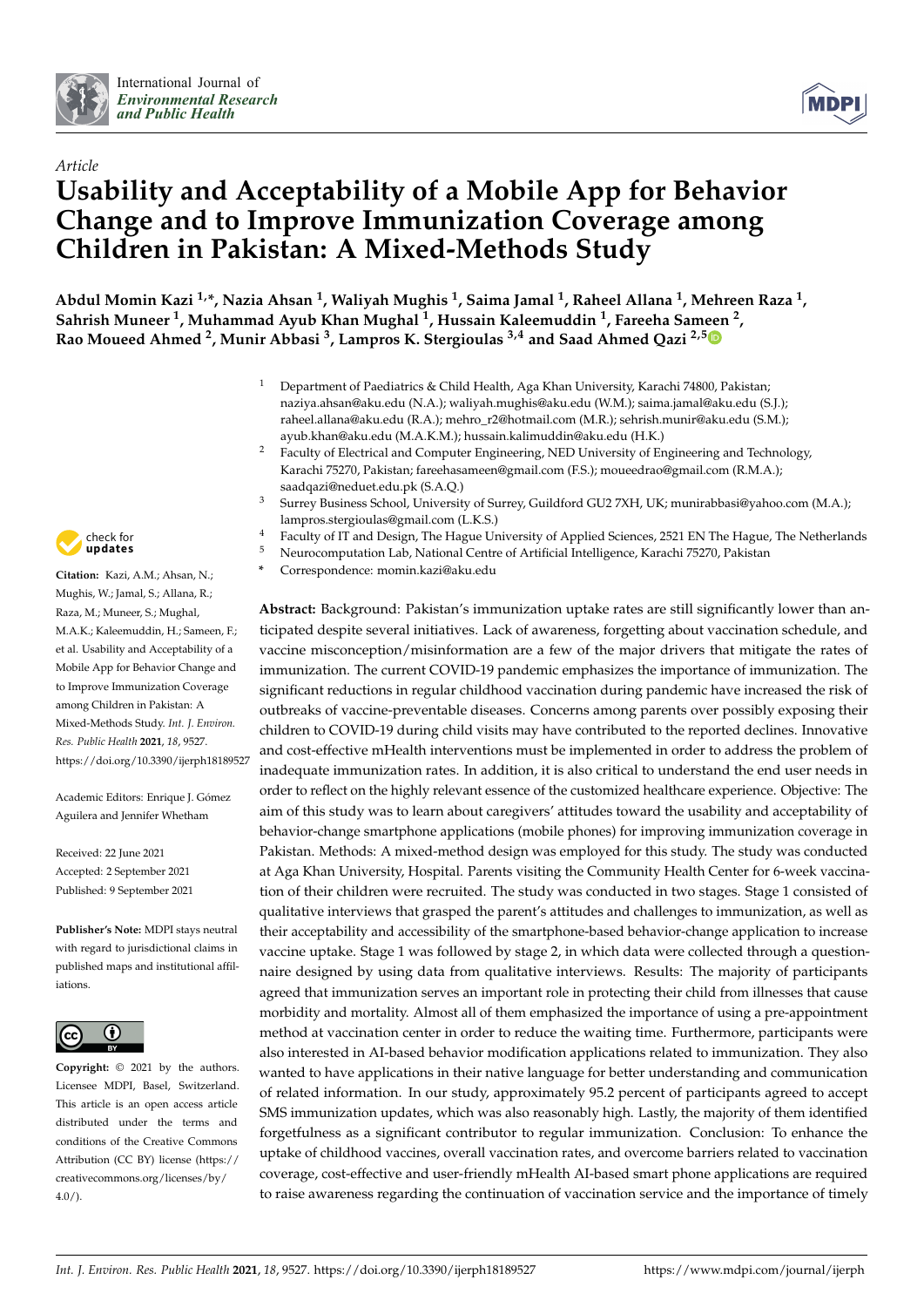vaccination. Parents' experiences and attitudes must be considered while designing and evaluating the efficacy of mHealth-based interventions.

**Keywords:** mHealth; routine immunization; artificial intelligence (AI); barriers; short message service (SMS); LMICs; Pakistan

# **1. Introduction**

Childhood routine immunization (CRI) is considered as an important achievement in public health that has drastically reduced morbidity and mortality globally [\[1\]](#page-13-0). Around 2–3 million deaths are prevented annually through immunization [\[2\]](#page-13-1). The unwavering incommensurate rates of morbidity and mortality owing to vaccine-preventable diseases (VPDs) among children < 5 years of age in developing countries urges the need for innovative and sustainable initiatives to resolve factors militating against achieving universal access to immunization [\[3\]](#page-13-2). Pakistan has one of the highest infant mortality rates of 69.3 per 1000 live births [\[4\]](#page-13-3). Around 50% of the deaths are due to VPDs in children < 5 years of age, comprising about 15% of the total population [\[5\]](#page-13-4). This issue has been exacerbated due to the COVID-19 pandemic [\[6\]](#page-13-5). Given the sheer number of infants born each year, improvement of routine immunization coverage is crucial [\[7\]](#page-13-6). Considering the potential of vaccines to save millions of children worldwide, Pakistan has not yet integrated this undertaking in its health system with the same degree of competence, coverage, and accessibility [\[8\]](#page-13-7).

Though the Expanded Program on Immunization (EPI) has increased immunization coverage against vaccine-preventable diseases from 5% to 84% in Pakistan, around 58% of the children are still unimmunized and are at a greater risk of diseases [\[9\]](#page-13-8). The immunization program is facing multifold challenges such as program structure, logistics, weak capacity of human resources, and vaccine-related perspectives [\[10\]](#page-14-0). Communitylevel barriers include logistical challenges, family income, education, lack of awareness about and access to vaccines, as well as cultural, social, religious, and personal beliefs [\[11\]](#page-14-1). Some of the reasons for low immunization coverage are misinformation, transparency, and the trust of the public regarding vaccination safety [\[12\]](#page-14-2). Around 32.9% of vaccines were delayed due to prior reminders not being sent to the parents and 26.6% were due to caregiver forgetfulness [\[13\]](#page-14-3). The issues linked to inadequate vaccination coverage are more challenging to address and mostly require interventions. Pakistan is lagging relative to the internationally standardized immunization targets. The failure to accomplish these goals is troubling both from a global perspective and within Pakistan's national healthcare environment [\[9\]](#page-13-8).

The burgeoning field of mobile health (mHealth) has provided a potential solution to address immunization-related challenges in developing countries [\[14\]](#page-14-4). Amongst several domains of mHealth, a smartphone-based application offers a valuable platform for receiving vaccination communication, immunization schedules, outbreak alerts, reminders for overdue vaccinations, reporting of adverse events following immunization (AEFIs), and allows for the tracking of vaccination records [\[15\]](#page-14-5).

The Coronavirus 2019 (COVID-19) pandemic has upended the health systems in Pakistan. The disruption of routine immunization services has caused a greater risk for secondary outbreaks of vaccine-preventable diseases and worsened immunization coverage [\[16\]](#page-14-6). Conversely, the pandemic has unfolded a promising future of digital health for improving Pakistan's healthcare system due to the increasing mobile phone access and internet connectivity. The Pakistan Health and Demographic Survey (PDHS 2017–2018) has revealed about 94% of households' access to at least one mobile phone with urban households having 97.5% and rural households having 91.6% of the access to mobile phones. There is a significant discrepancy in the percentage of women and men who own a mobile phone; 93% of men own a mobile phone, compared with just 39% of women [\[17\]](#page-14-7). Furthermore, according to a report, 28% of zero-income earners in Pakistan own a cell phone, with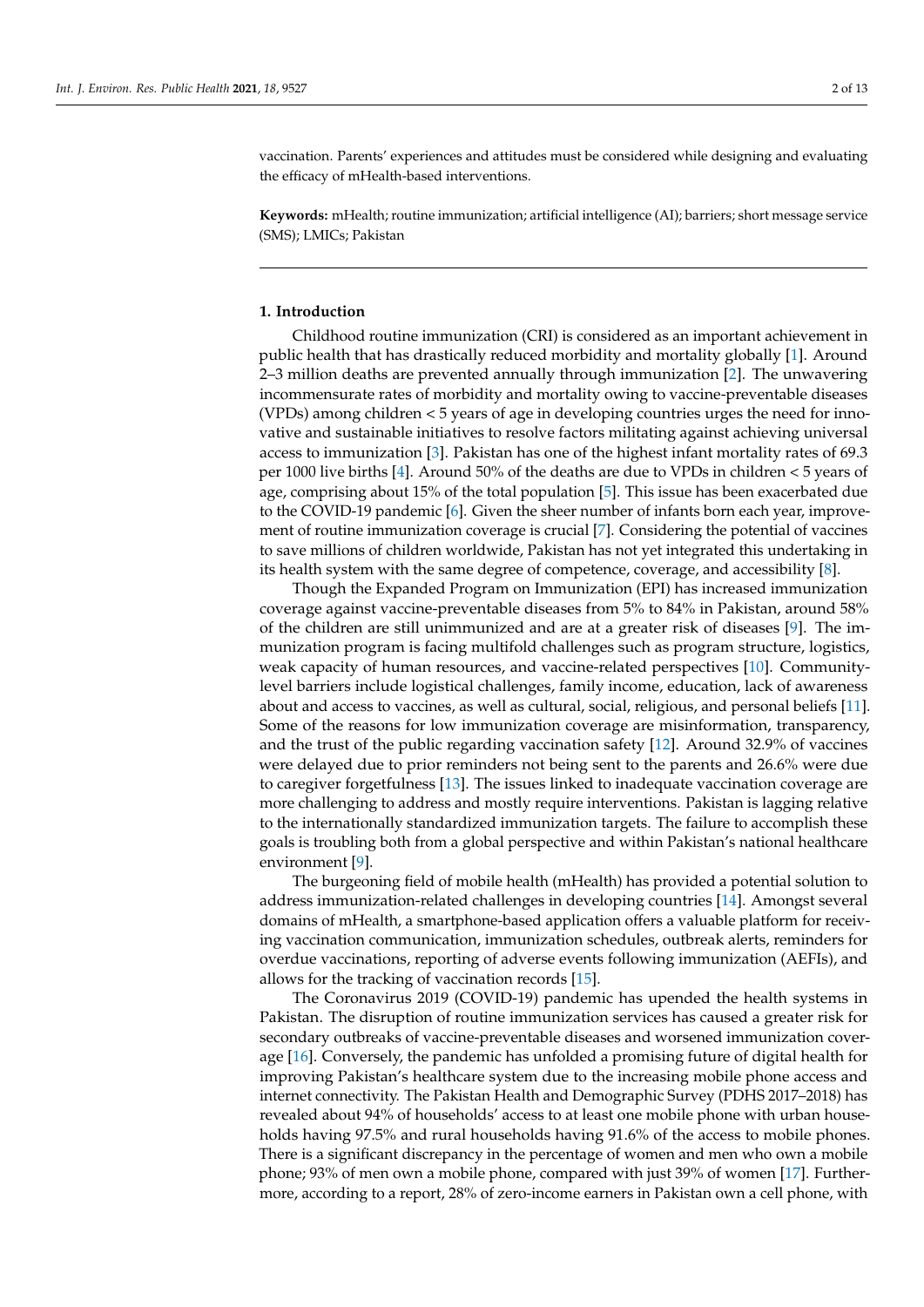58% living in urban areas, 57% being women, 85% having less than primary or no school, and 36% being between the ages of 15 and 25 [\[18\]](#page-14-8). Moreover, immunization coverage has been shown to improve through mobile phone-based interventions in Pakistan [\[19\]](#page-14-9). Nowadays AI is being used in the area of healthcare promoting health, wellbeing, and behavior change. However, there is a scarcity of data addressing the behavior-change initiatives and strategies that are effective at engaging participants and improving immunization coverage using a mobile application from Pakistan. There is a dire need to focus on research that examines the application of technologies and design rigorous approaches to understand the use of these mobile based interventions in revolutionizing the conventional health system. The acceptance and adoption of mobile technology are completely dependent on the end-user. Identification of the potential barriers influencing the acceptance of mobile app is crucial for developing and evaluating digital health interventions. Therefore, we aimed to understand the caregiver's perspective regarding their usability and acceptability of behavior-change mobile applications (mobile phone) to improve immunization coverage in Pakistan. Moreover, this study could help support technology-driven healthcare innovations for improving immunization coverage and timeliness in developing countries as well.

# **2. Methods**

## *2.1. Study Design*

A mixed-method study design was employed. The study was conducted between November 2019 and April 2020. The study was divided into two Phases. In Phase I, qualitative interviews were conducted in February 2020 to understand the perceptions and barriers of caregivers regarding immunization and their acceptability and usability related to the smartphone-based behavior-change application to enhance vaccination uptake. Data from qualitative interviews guided the designing of the questionnaire for the Phase II quantitative survey, which was conducted in March 2020. The study was carried out following the conceptual framework of a previously published study which generated customized mobile messages to boost immunization coverage [\[20\]](#page-14-10).

## *2.2. Study Setting*

The study was conducted at the Community Health Center (CHC) of a tertiary care hospital—the Aga Khan University Hospital in Karachi, Pakistan. The center provides a wide range of services, including vaccination, pharmacy services, family medicine clinics, health promotion, family planning, and women's health services. The majority of the population availing these services belongs to middle and upper income groups. All study participants were recruited from the vaccination center, offering immunizations for infants, young children, and adults.

#### *2.3. Qualitative Component*

#### 2.3.1. Eligibility Criteria

Caregivers of the newborns or infants visiting the vaccination center (either for 6, 10, or 14 week vaccinations according to the EPI schedule of Pakistan) were included in the qualitative phase. Caregivers were considered eligible for the study if (a) a parent or guardian or at least one person in the household had a working Android-based smart mobile phone, (b) could use an Android-based smartphone, and (c) were willing to participate in the study.

# 2.3.2. Qualitative Data Collection

To recruit the study participants, a convenience sampling technique was used, in which health care professionals at the point of triage directed the parents to study staff while they arrived for their child's planned regular immunization appointments at the vaccination center. Qualitative data were collected through in-depth interviews (IDIs) with eligible caregivers. A semi-structured interview guide was developed in English and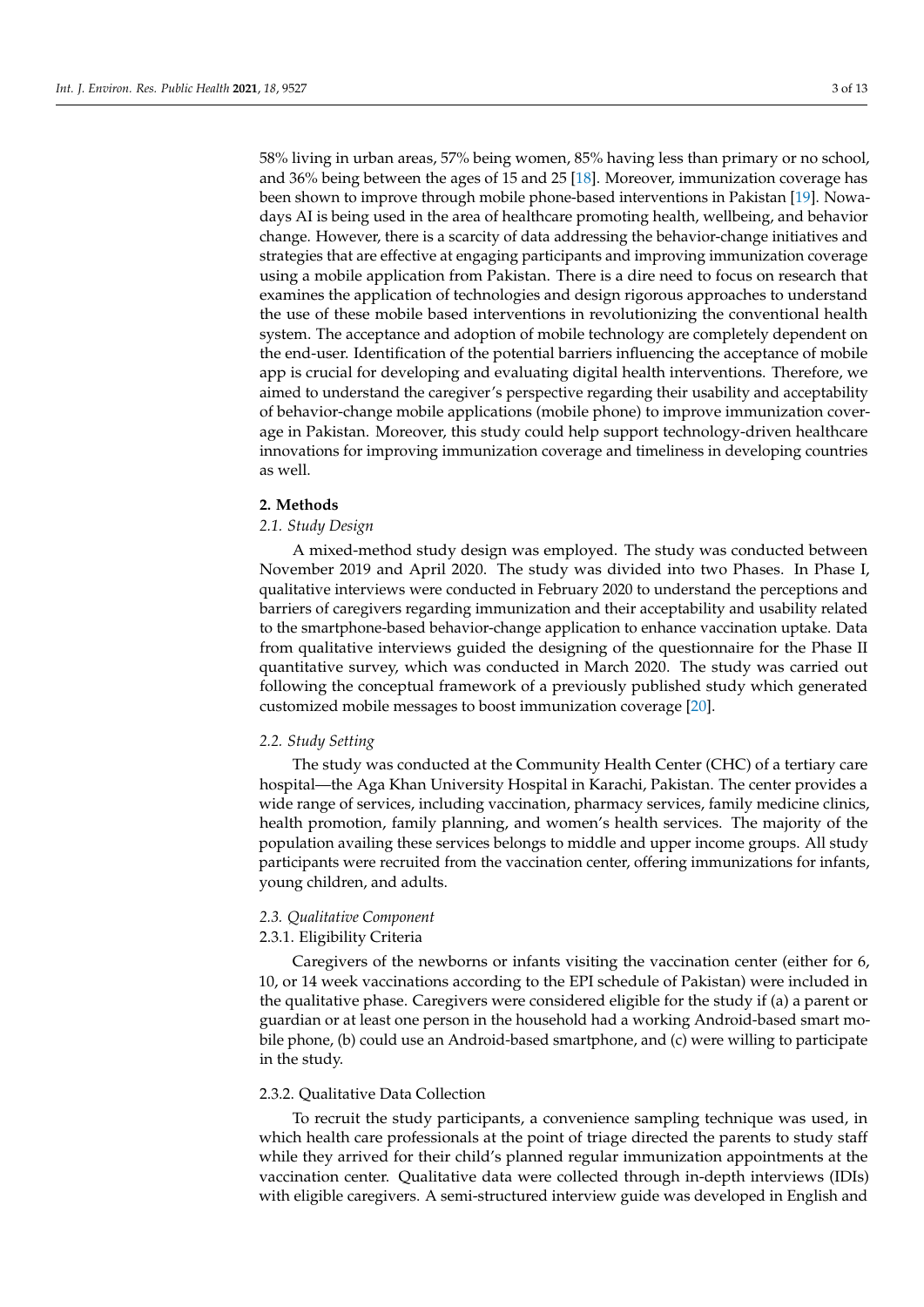the local/national language (Urdu) and pre-tested before being applied for qualitative interviews. Interview questions were modified after each pilot interview through constant analysis of consecutive interviews. Data collection ended after 11 interviews when data saturation was achieved. All interviewees were briefed about the background and objectives of the study, followed by their consent to participate in the study voluntarily. Caregivers were asked open-ended questions related to their perception and attitudes regarding CRI, their preference for visiting tertiary care hospital, the perceived role of staff and services provided through the vaccination center, the usability and acceptability of a smartphone-based behavior-change application, the potential barriers to its usage, and their expectations from the application for CRI improvement. Each interview took about 30 to 45 min. All interviews were audio-recorded. One interviewer conducted interviews, while the other served as a note-keeper.

#### 2.3.3. Qualitative Data Analysis

The data were transcribed verbatim from Urdu to English. The transcripts were read repeatedly and analyzed manually through Discourse analysis (DA) to interpret participants' perception of the behavior-change application for CRI uptake and improvement. DA highlights the contextual meaning of language in conversation or culture. As technology in health is linked to social discourse, its use and value are embedded in social structures and processes, which are organized through institutions and practices. Hence, to understand the how and why of using the smartphone-based application to enhance CRI, discourse analysis was applied to the qualitative data. The transcripts were segregated into meaningful texts labeled as 'Codes' that were exhibited the study context. Codes were then examined and categorized to capture the manifest meanings to generate main themes. Subsequently, a detailed analysis of the main themes resulted in the emergence of sub-themes. Data analysis was carried out independently by two investigators and discussed finally to resolve discrepancies to reduce the researcher's bias. In the final analysis, the focus was on understanding the underlying meaning of the transcripts, thus yielding an account of how mHealth-based behavior-change interventions could be integrated to improve CRI service uptake. The collected information paved the way for phase II quantitative data collection.

#### *2.4. Quantitative Component*

# 2.4.1. Eligibility Criteria

The qualitative phase was followed by quantitative survey data collection. Another population of caregivers of the newborn or infants visiting the vaccination center at the Community Health Center (CHC) either for 6, 10, or 14-week vaccinations (according to the EPI schedule of Pakistan) were recruited. The study objectives were explained after obtaining the informed consent. One child per household was selected. In a household where there was more than one child (due for 10- and 14-week vaccination), a random selection was made.

## 2.4.2. Quantitative Data Collection

A close-ended survey questionnaire was constructed in accordance with a previous study by Kazi et al. [\[21](#page-14-11)[,22\]](#page-14-12). Based on that, the questionnaire was constructed. The relevance scale was subjected to analysis. Data were entered in SPSS 20.0 (IBM. Corp, Armonk, NY, USA). To check the reliability and consistency of the relevance scale created, Cronbach's alpha coefficient was analyzed. Cronbach's alpha scores: 0.955. Alpha analysis results were valid, >0.7. The quantitative survey was conducted with questions regarding (1) demographics and socioeconomic status, (2) child's vaccination status, (3) caregiver's mobile usage, (4) preferred language for SMS, and (5) barriers to routine immunization. Out of 128 caregivers approached, 105 consented to participate in the study.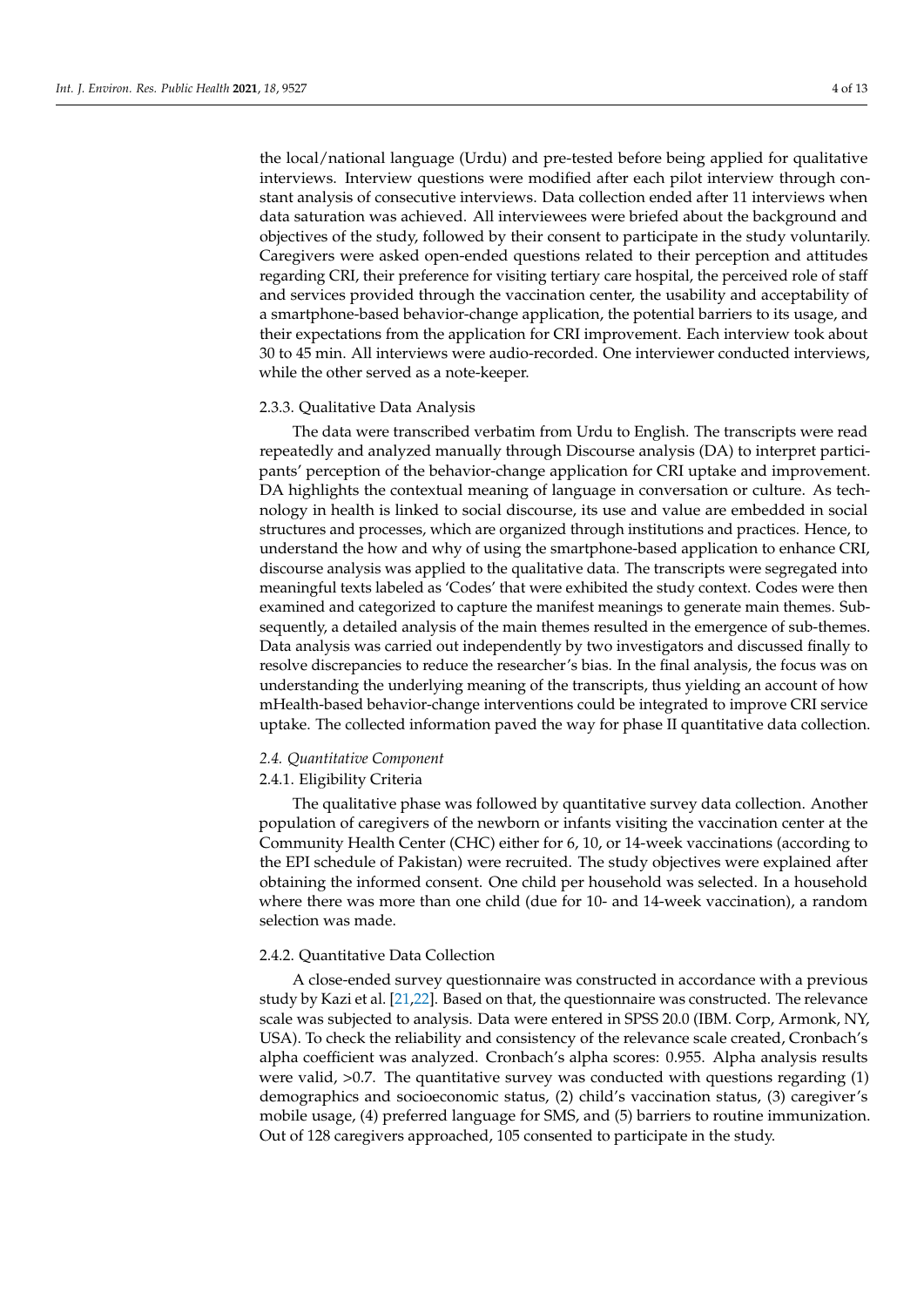# 2.4.3. Quantitative Data Analysis

The dataset was analyzed using SSPS Version 20 to derive frequencies and proportions of the categorical variables such as socio-demographic information, smartphone usage, and immunization.

# *2.5. Ethical Consideration and Data Confidentiality*

The study protocol and associated study instruments, including consent forms in English and the local language, were approved by Aga Khan University's Ethics Review Committee before the commencement of any study activities. The study was conducted following the Helsinki declaration and established guidelines. All participants were administered informed consent before participation. Participants were given the right to refuse to participate in the study or leave the study at any time; this did not affect any services provided at the health center. Data privacy and confidentiality was maintained at all times. The audio recording and transcripts had a unique identifier; original and backup files were archived in a password-protected server and were accessible to the study-specific personnel only.

#### **3. Results**

#### *3.1. Qualitative*

Based on the qualitative data, the following main themes and subthemes emerged. Figure [1](#page-6-0) encapsulates the overall enablers and barriers accentuated by the respondents for the utilization of the smartphone-based vaccination application. It further depicts caregivers' current usability of health-associated mobile apps and their acceptability of the proposed behavior change app that could potentially increase immunization coverage rates and timeliness in our setting.

<span id="page-6-0"></span>

**Figure 1.** Perceptions of caregivers towards the smartphone-based behavior-change app for improving childhood routine immunization coverage.

> Table [1](#page-8-0) presents the representative quotes for each theme that emerged from the qualitative data. While discussing the usability of the behavior change app, the majority of respondents believed that the app in the local language would be beneficial for those who are unacquainted with English. They perceived that health-related apps in the local/national language would help caregivers specifically to understand medical terms and can aid in their awareness of health-related issues. Others replied that the app should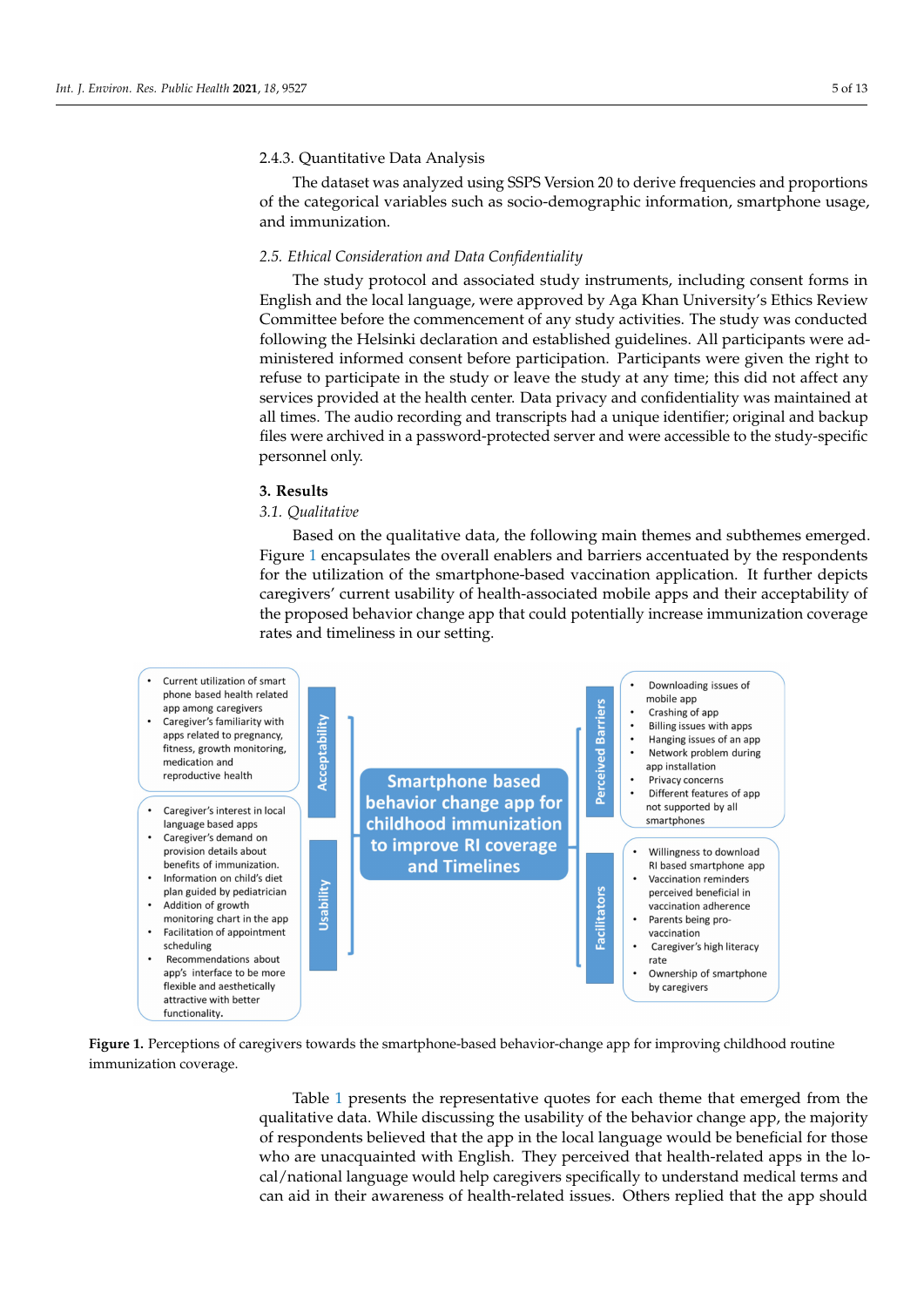have both languages and their preferences should be optional for the end-users. Further to understand the barriers related to smartphone-based app, respondents were asked about the technical challenges they faced while downloading any app. Network issues during app installation were mainly highlighted by the caregivers. Concerns like the crashing of apps after installation, different types of features of the app not supported by all kinds of smartphones, and payment issues were also expressed. The hanging of mobile apps was another barrier identified by the mothers, along with server down complaints that resulted in irritation and discontentment by the app user. To understand privacy-related aspects of mobile apps, mothers were asked whether they review the terms and policies of any app before installing them on their mobile phone and if they ever read the health-based app's privacy content for their child. The majority of respondents reported that they do not go through the policy-associated section of the applications, as they are at times too lengthy and do not contain any information worth reading. However, others acknowledged the importance of reading the privacy policy for security reasons as access to personal mobile data is a prerequisite in some apps. However, all the mothers were determined to read the privacy content of the vaccination app for the sake of their child's health and considered it extremely important. Mothers were further asked about their basic knowledge and usage of any mobile phone-based app to gain an insight into their usage and acceptability of technology for health. Most of mothers self-reported to have previously heard about mobile-based health apps, while those remaining were completely unaware of it. Moreover, few mothers reported having ever downloaded any health app on their mobile phones. Those who downloaded them used them mainly during their pregnancy and found them helpful. One mother reported having used an in-built health app on her mobile phone that sent health-related information. Others stated to have downloaded mobile apps for monitoring blood pressure and menstrual cycles.

In addition to the views about the behavior-change app for RI, parents were also enquired about their preferences towards visiting the tertiary care hospital's vaccination center, and perceived advantages and disadvantages for them compared to other facilities. Parental views highlighted their level of trust and satisfaction towards the quality of services and staff. Caregivers reported the health staff to be experienced, well trained, and cooperative. Alongside providing details of current vaccination, they were also guided about missed vaccines and following appointment schedule. The availability of vaccines at the facility was another facilitator highlighted by the caregivers. Because of these factors, parents preferred to visit CHC for vaccination in contrast to other facilities where services are free of charge.

In contrast, long waiting and lack of sufficient space appeared to be the major concerns among mothers. Parents suggested employing a pre-appointment system for vaccination in contrast to the walk-in system to avoid long hours of waiting to receive the vaccination. Other caregivers complained that vaccination staff does not guide on the alleviation of the post-vaccine side effects at each visit; instead, this information is given at the first visit (i.e., at 6-week vaccination) only. To avoid any inconvenience and dissatisfaction at the client's end, at every visit, counseling was recommended by the mothers.

Additionally, while sharing their views related to childhood routine immunization, the interviewees highlighted major areas, including the perceived benefits of immunization and immunization-related decision-making. Almost all the caregivers acknowledged the beneficial role of vaccination in a child's health. They perceived vaccines as a preventive measure against various kinds of infectious diseases. Regarding immunization-related decision making, the majority answered that both parents decide about the health of their child. In a few cases, mothers were independently deciding, whereas in one case the father was the decision-maker for immunization-related issues in the family. The role of grandparents in children's health was also highlighted, owing to the combined family system in Pakistan.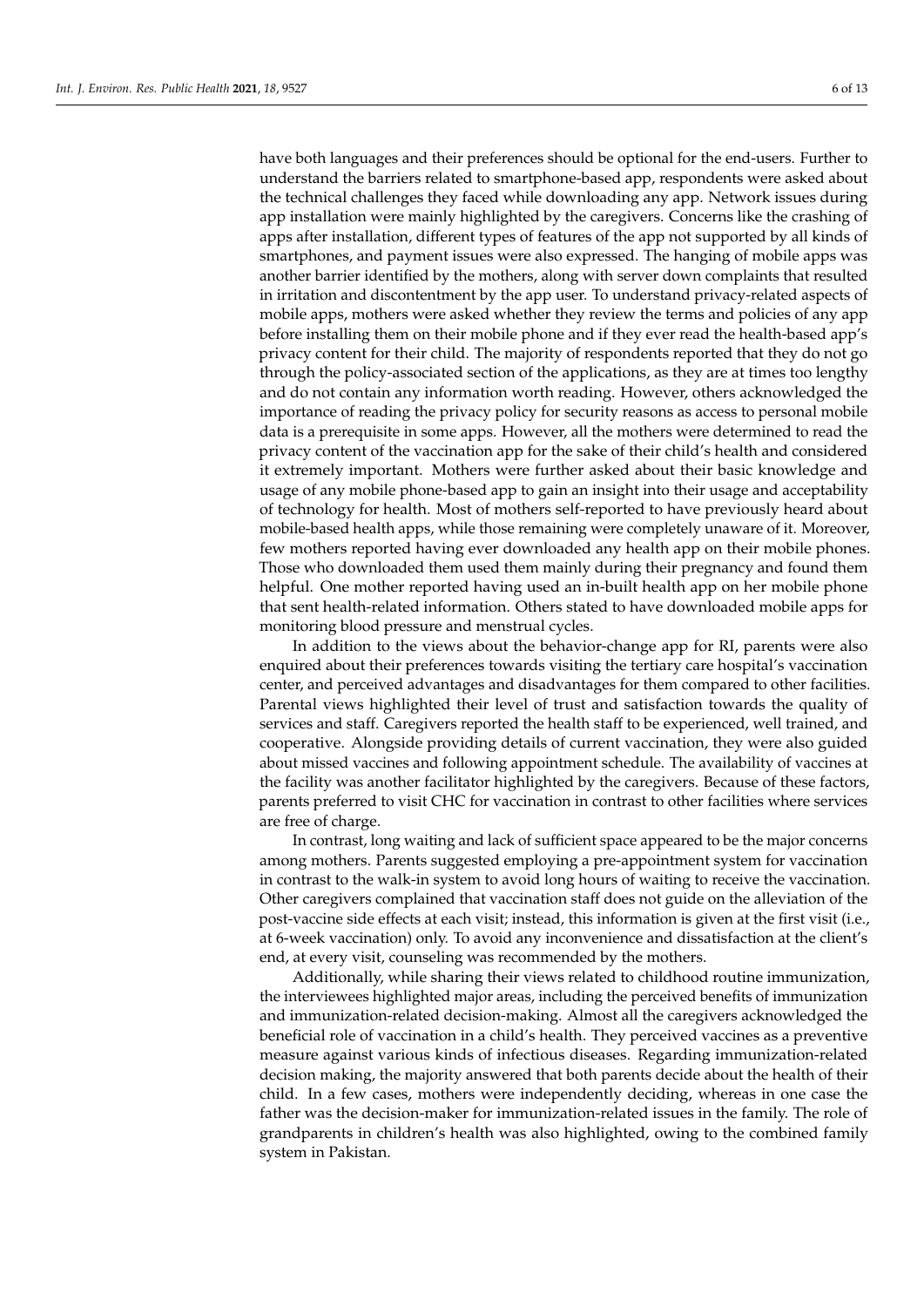<span id="page-8-0"></span>

| <b>Theme</b>                                                                                                               | <b>Quotes</b>                                                                                                                                                                                                                                                                                                                                                                                                                                                                                                                                              |
|----------------------------------------------------------------------------------------------------------------------------|------------------------------------------------------------------------------------------------------------------------------------------------------------------------------------------------------------------------------------------------------------------------------------------------------------------------------------------------------------------------------------------------------------------------------------------------------------------------------------------------------------------------------------------------------------|
| I. Barriers and facilitators of the use of the<br>CRI-based smartphone app<br>(i) Perception of apps in the local language | "App should be in the local language as it could be useful for the majority of<br>population who don't understand English" (IDI 6)<br>"Parents who don't understand the medical terms in English can be benefitted<br>from the health app in local language" (IDI 10)                                                                                                                                                                                                                                                                                      |
| (ii) Privacy concerns related to mobile apps                                                                               | "I never read (privacy policy) because I don't consider it important. However, I<br>will read if it's about my child's health because I think differently about my child<br>than myself" (IDI 4)                                                                                                                                                                                                                                                                                                                                                           |
| (iii) Downloading issues of mobile apps                                                                                    | "Yes I experienced issues in applications like when I have to pay for it, memory<br>is-sues and sometimes applications gets crashed" (IDI 4)                                                                                                                                                                                                                                                                                                                                                                                                               |
| II. Tertiary care hospital-based barriers for<br>immunizing children                                                       | "They must counsel about side effects and post-vaccination care at every visit as<br>other than the primary care-taker, someone else could bring the child for<br>vaccination "(IDI 8)                                                                                                                                                                                                                                                                                                                                                                     |
| III. Parental beliefs and immunization-related<br>decision making                                                          | "Health is given high importance in our family. We always go for private<br>vaccination as we believe not to spend much on what we eat but we always spend<br>well on vaccination" (IDI 3)<br>"Family elders (grandparents) takes the decision and guides us as well. For the first<br>child, you don't know much so they are the ones we seek guidance from" (IDI 2)                                                                                                                                                                                      |
| IV. Experience with health-related apps                                                                                    | "My mobile has one in-built health app which I have used once or twice. It gives<br>notification related to weight and hypertension and other general information"<br>(IDI <sub>5</sub> )                                                                                                                                                                                                                                                                                                                                                                  |
| V. Expectations from the smartphone-based<br>vaccination app                                                               | The app should guide the purpose of immunization, make parents aware of its<br>importance and the consequences on the child's health if missed or delayed due to<br>their carelessness" (IDI 11)<br>"The app should be able to suggest whom to refer (doctor) and where to go when<br>the child shows signs like dullness, not eating properly, gets tired, etc." (IDI 1)<br>"The app should be able to guide parents which milestone should be achieved at<br>which age so they can easily monitor their children's mental and physical growth"<br>(ID11) |
| (i) Features of the EPI Reminder app                                                                                       | "One thing I do find interesting is religious information (on childhood vaccines) in<br>the app as it seems missing from our current culture" (IDI 8)<br>"This App should advise new mothers about taking care of their child if they are<br>doing it single-handedly. Attractive pictures and video should be added to make it<br>more engaging" (IDI 2)                                                                                                                                                                                                  |

**Table 1.** Example of themes, quotes and recommendations from the qualitative study.

Finally, mothers expressed a great deal about the kind of expectations they have from the smartphone-based vaccination app. The majority of mothers demanded additional vaccine-related information from the app, such as notifications of vaccine availability at the vaccination center, doctors' appointments for vaccination, vaccines to be administered after completing the EPI-recommended schedule, and introduction of any new vaccine for the children. Respondents perceived the vaccination app to be a valuable source of information for parents who are unaware of the advantages of immunization. Participants further acknowledged the significance of achieving the age-relevant milestone and expressed a lack of knowledge from other parents. Therefore, to keep the track of a child's mental and physical growth, the idea of adding standard growth charts and age-appropriate milestones in the app was also put forward. The interviewee also expected the app to help parents find, consult, and receive a referral to professional healthcare providers who can be contacted in case of minor health-issues such as a blocked nose, congestion, cough, or colic issues. This could save parents from the hassle of visiting the clinics, saving time and resolving issues conveniently at home. Moreover, information on the danger signs for a child's health and incorporation of interviews of pediatricians and experienced physicians were suggested to make caregivers more aware. Another mother recommended adding details about potential diseases of newborns and the children's abnormal signs and symptoms. This could help parents detect early age syndromes not identified otherwise. This would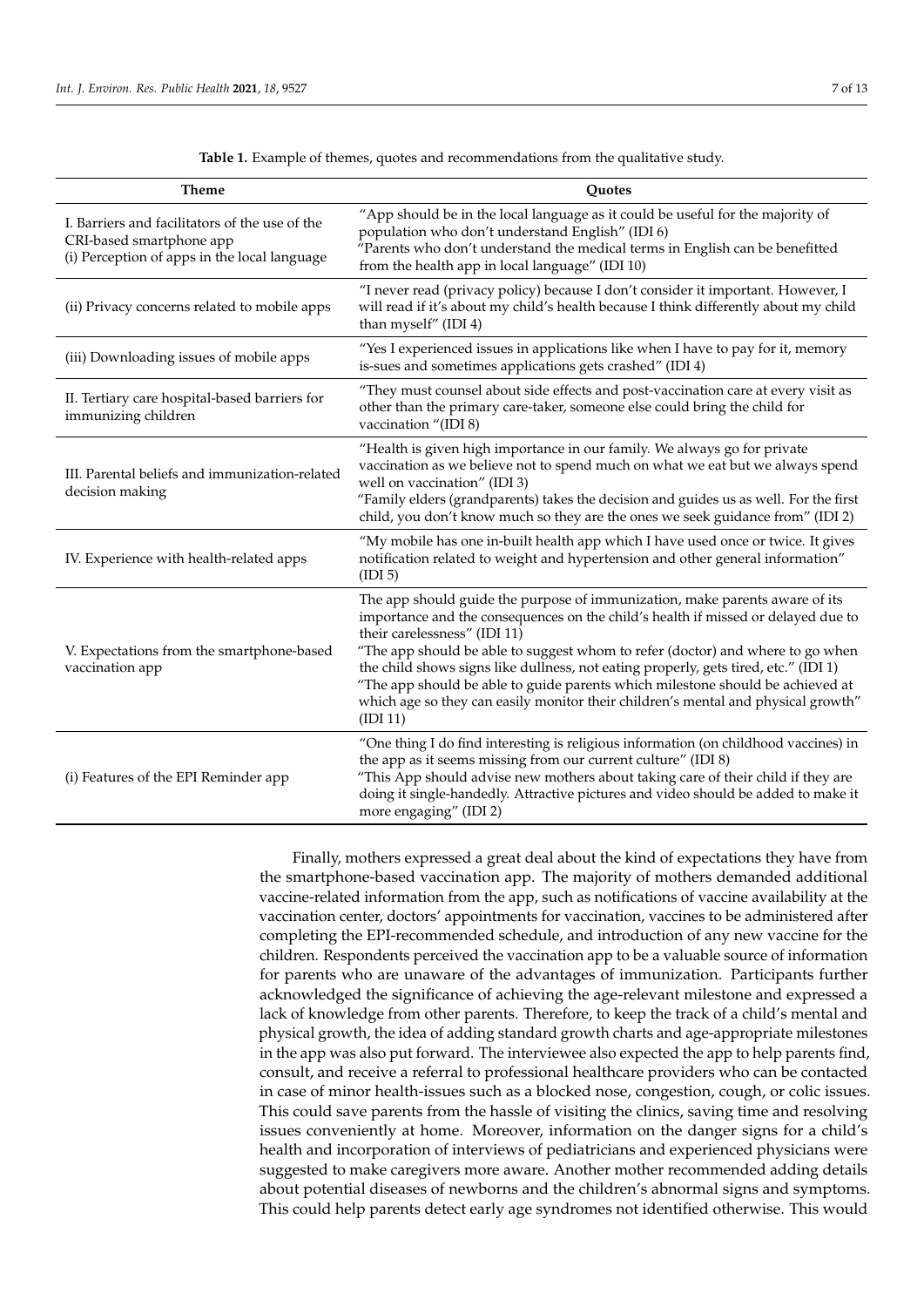also enable caregivers to recognize any issue with the child and seek medical help earlier. Some respondents appreciated the provision of religious content for immunization and perceived it essential for the behavior change of caregivers. Most mothers believed adding more pictures, colors, and videos that would make the vaccination app more likeable and interesting for caregivers. Besides, supplementation of relevant research articles on the child's health and feeding issues would make it more convenient for parents to make them more confident and empowered about their child's health. Respondents believed that new parents during the initial months are in a more information-seeking phase, so the app could be an attractive and helpful tool for them to take guidance from.

## *3.2. Baseline Survey*

The sociodemographic characteristics of the participants are shown in Table [2.](#page-10-0) A total of 105 caregivers participated in the study. Among the caregivers, 53.3% (56/105) and 85.7% (90/105) of the primary caregivers were females. The monthly household income of 40% (42/105) of study participants was between 61,000–100,000 PKR. All of the study participants had access to a mobile phone; 99% (104/105) owned a smartphone. Among smartphone users, all of them, i.e., 100% (105/105) reported having the capacity to receive messages in a local language. Only 6.7% (7/105) reported network issues with their cellphone service provider. The preferred mode of communication of the majority of the participants was both SMS and phone call, i.e., 46.7% (49/105). Urdu was the most preferred language for the application, i.e., 81.9% (86/105). However, the education level of majority of the caregivers was post-graduation and graduation respectively, i.e., 59% (62/105) for fathers and 42.9% (45/105) for mothers. A prepaid network was used by 93.3% (98/105) of the caregivers.

Table [3](#page-10-1) summarizes participants' experience and interest in receiving mobile phone reminders for routine immunization; 95.2% (100/105) of the participants preferred to receive SMS from the health center enquiring about their health and 78.1% (82/105) preferred a call from the health center as a facility. The expected frequency to receive messages from the clinic as a health facility was daily for 64.8% (68/105) of participants and the majority of them preferred the reminder-type of messages, i.e., 95.2% (100/105), to be received from the healthcare center. The majority, i.e., 98.1% (103/105) participants mentioned that currently they do not communicate with their healthcare provider through cell phone. The most common barrier that the caregivers were facing in getting their child immunized was forgetfulness 44.7% (47/105) and the majority of them did not face any difficulty in reaching the EPI CHC Vaccination Centre, i.e., 99% (104/105).

| Variables                       | Frequency % $(n = 105)$                             |
|---------------------------------|-----------------------------------------------------|
| Gender                          |                                                     |
| Male                            | 49 (46.7)                                           |
| Female                          | 56(53.3)                                            |
| Age                             |                                                     |
| Mother                          | Mean = $28$ ; SD = $4.1$ (Min = 19, Max = $44$ )    |
| Father                          | Mean = $32$ ; SD = $3.9$ (Min = $25$ , Max = $48$ ) |
| Qualification of child's mother |                                                     |
| No formal education             | 1(1.0)                                              |
| Secondary/matric (9–10)         | 7(6.7)                                              |
| Intermediate $(11-12)$          | 9(8.6)                                              |
| Graduate (13–14)                | 45 (42.9)                                           |
| Post-Graduate                   | 43 (41.0)                                           |
|                                 |                                                     |

**Table 2.** Socio demographic and mobile phone usability characteristics of the caregivers.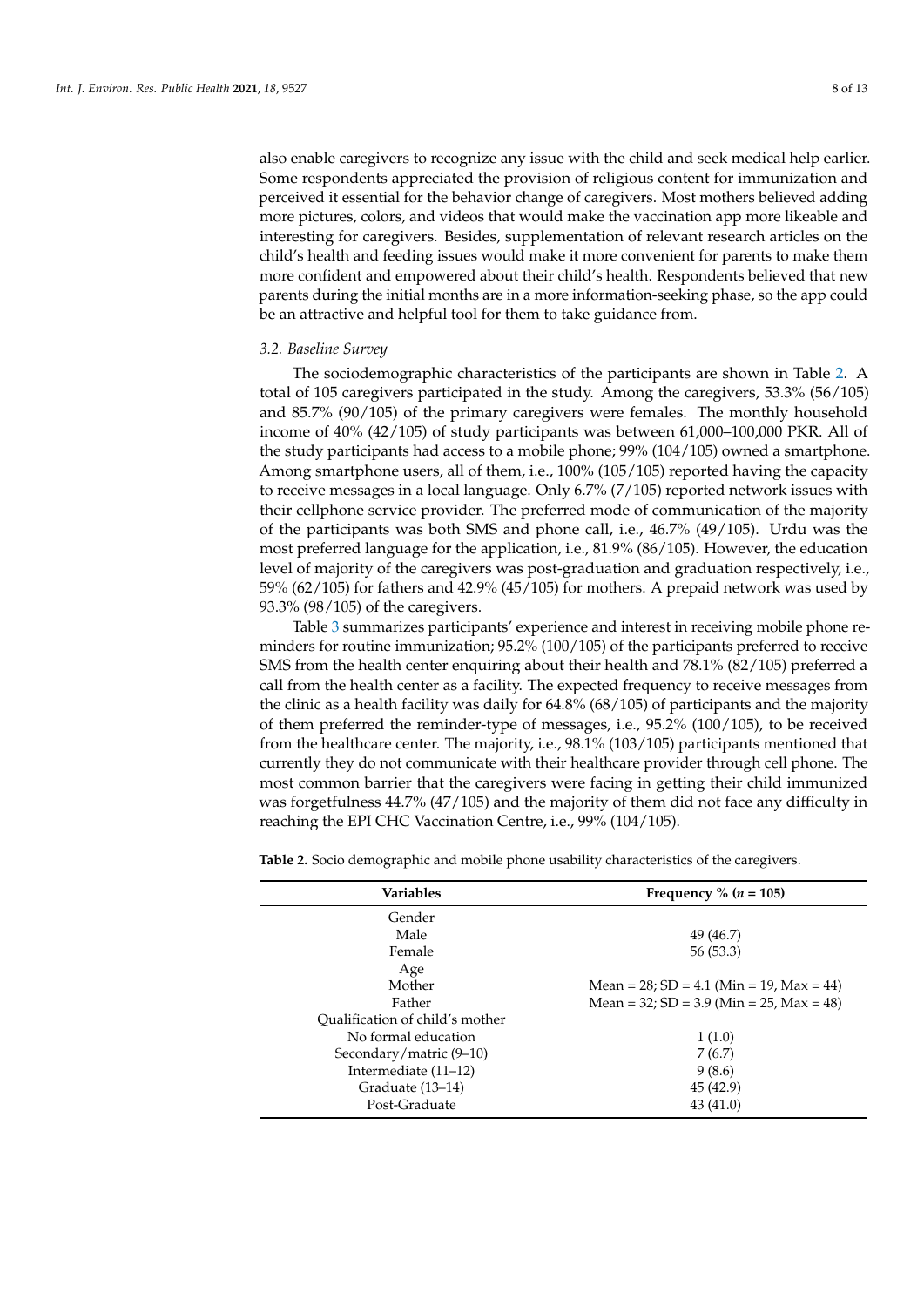<span id="page-10-0"></span>**Table 2.** *Cont.*

| <b>Variables</b>                                                                 | Frequency % ( $n = 105$ ) |
|----------------------------------------------------------------------------------|---------------------------|
| Qualification of child's father                                                  |                           |
| Middle $(6-8)$                                                                   | 1(1.0)                    |
| Secondary/matric (9-10)                                                          | 2(1.9)                    |
| Intermediate (11-12)                                                             | 4(3.8)                    |
| Graduate (13-14)                                                                 | 36(28.1)                  |
| Post-Graduate                                                                    | 62(59.0)                  |
| Primary caregiver/guardian of child                                              |                           |
| Father                                                                           | 12(11.4)                  |
| Mother                                                                           | 90 (85.7)                 |
| Grandparent                                                                      | 3(2.9)                    |
| Household Income (Rs.)/month                                                     |                           |
| Less than PKR 30,000                                                             | 1(1.0)                    |
| PKR 30,000-45,000                                                                | 4(3.8)                    |
| $PKR > 45,000-60,000$                                                            | 15(14.3)                  |
| $PKR > 60,000-100,000$                                                           | 42 (40)                   |
| PKR > 100,000                                                                    | 28(26.6)                  |
| Do not know                                                                      | 15(14.3)                  |
| Ownership of the phone (participants)                                            | 104 (99.0)                |
| Does your phone have the capacity to receive<br>messages in local language text? | 105(100)                  |
| Type of Connection                                                               |                           |
| Prepaid                                                                          | 98 (93.3)                 |
| Postpaid                                                                         | 7(6.7)                    |
| Preferred language for application                                               |                           |
| Urdu                                                                             | 86 (81.9)                 |
| Preference mode of communication                                                 |                           |
| Texting                                                                          | 43 (41.0)                 |
| Talking                                                                          | 13 (12.4)                 |
| Both                                                                             | 49 (46.7)                 |

<span id="page-10-1"></span>**Table 3.** Participants' acceptance in receiving mobile phone messages related to routine immunization.

| Preference for SMS and Phone Call from Health Facility to<br><b>Inquire about Their Health</b> |               |
|------------------------------------------------------------------------------------------------|---------------|
| <b>SMS</b>                                                                                     | 100/105(95.2) |
| Call                                                                                           | 82/105(78.1)  |
| Preference for frequency of messages to be received from the clinic                            |               |
| Daily                                                                                          | 68 (64.8)     |
| Weekly                                                                                         | 27(25.7)      |
| Monthly                                                                                        | 10(9.5)       |
| Do you currently communicate with your health provider by phone?                               |               |
| No                                                                                             | 103 (98.1)    |
| Preference for the type of messages                                                            |               |
| Educational                                                                                    | 3(2.9)        |
| Reminder                                                                                       | 100(95.2)     |
| Adverse                                                                                        | 2(1.6)        |
| Does insecurity prevent you from accessing the EPI center?                                     |               |
| $\overline{N}_{0}$                                                                             | 104 (99.0)    |
| Common possible barrier in getting the child immunized for routine<br>immunization             |               |
| Forgot child's due date for routine immunization                                               | 47 (44.7)     |

# **4. Discussion**

This study was based on semi-structured interviews followed by a baseline survey of the population visiting a vaccination center at a tertiary care hospital. The main objective was to explore caregivers' perspectives and usability regarding an AI-based smartphone personalized application to improve immunization coverage. In LMICs, mHealth inter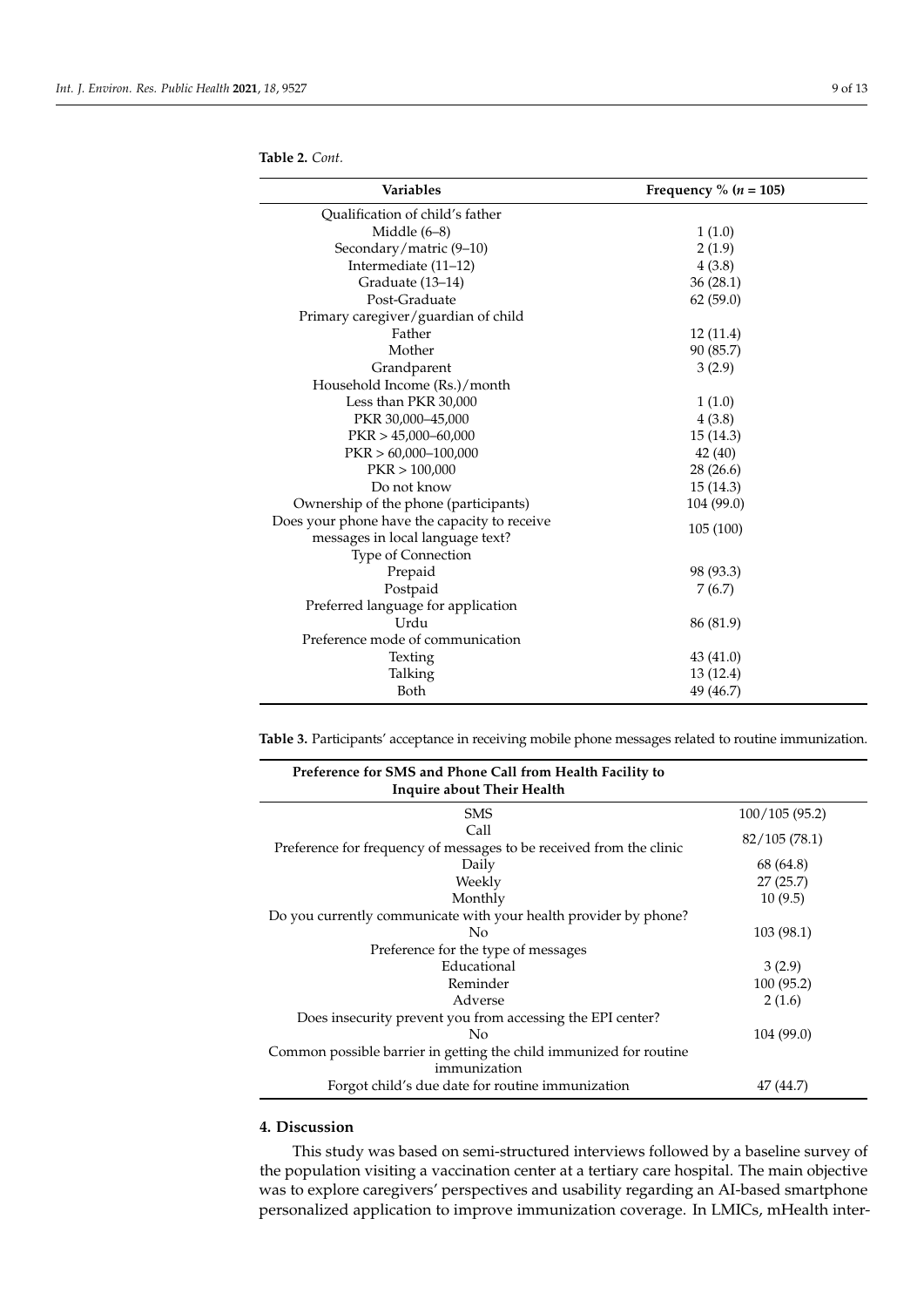ventions are progressively being used for immunizations and other public health concerns. However, limited data are available regarding the adoption and engagement of caregivers with emerging health technologies. Understanding user capacity is necessary to incorporate new infrastructure into a conventional health system. This study is the first of its kind to understand caregivers' perspective, usability, and acceptability of a behavior-change application for improving routine immunization coverage rates in resource-constrained settings through mixed methods. The qualitative interviews revealed several important themes based on potential benefits and barriers in immunizing children at tertiary care hospitals, parental belief, and decisions related to immunization, issues, and expectations associated with the mobile phone-based app.

Parental decision-making regarding childhood vaccination is considered as an important scenario for health-related decision-making where parents have been stipulated to put major weight on the subjective perception of the outcome [\[23\]](#page-14-13). In this study, the majority of the participants responded that parents decide about the health of their child. They acknowledged the role of immunization in preventing children against diseases causing morbidity and mortality. Moreover, they shared that immunization is one of the most cost-effective interventions to curtail cost and burden on public health infrastructure.

Trust and rapport with a healthcare provider are pivotal for parental decision-making about vaccination [\[24\]](#page-14-14). This study's qualitative data indicated that the majority of the participants reported trust and satisfaction regarding the vaccination services provided at the EPI center (CHC). Caregivers stated that the healthcare staff was experienced, well trained, cooperative, and provided adequate information regarding vaccinations. Most mothers indicated that their children's safety and well-being were more important to them than the expense and for this reason, they opted for vaccination from a tertiary care hospital. The majority of the respondents highlighted the need to employ a pre-appointment system for vaccination at the center to avoid long waiting. Moreover, parental forgetfulness to make an appointment is an important factor that explains low vaccination coverage [\[25](#page-14-15)[,26\]](#page-14-16). Since respondents from our study were already using smartphone devices, they emphasized the importance of such innovative tools in appointment scheduling and vaccine reminders. This could impact the overall quality of services provided by the vaccination center, making it more robust, convenient, and efficient.

Almost all the caregivers were already familiar with mobile-based applications, including health apps. Few respondents reported having used the mobile apps for doctor's appointments. Some of them used health apps for blood pressure monitoring, which they believed were not useful and stopped using. In addition, others noted that pregnancy apps, fitness apps, and apps for post-natal care were useful and valuable. The participants were also interested in the AI-based behavior-change application related to immunization. Most mothers showed an interest in apps that monitor their children's emotional and physical development having user-friendly features. They also preferred to have applications in their native language to properly interpret the messages and related details. Overall, appointment scheduling, notification, vaccine reminder, useful information regarding the availability of the vaccine, and introduction of any new vaccine to a child's schedule were found to be the major drivers for the utilization of the AI-based behavior-change application.

The quantitative baseline survey showed similar trends, i.e., around 85.9% of the total participants visiting tertiary care hospital had mobile phones. This was in accordance with the overall upsurge in cell phone usage in Pakistan. Rapidly increasing use of mobile applications have transformed many aspects of clinical practice including improvement in children's health needs (e.g., vaccination reminders) [\[21\]](#page-14-11). The study results illustrated that caregivers were in favor of receiving both SMS and voice calls from the health center for their health-related concerns. This finding was in contrast with other findings, in which mothers preferred to receive voice reminders instead of SMS [\[27\]](#page-14-17). This could be related to the level of caregiver's literacy and might serve as a barrier to SMS-based interventions. Most of the participants in our study were graduates from middle-income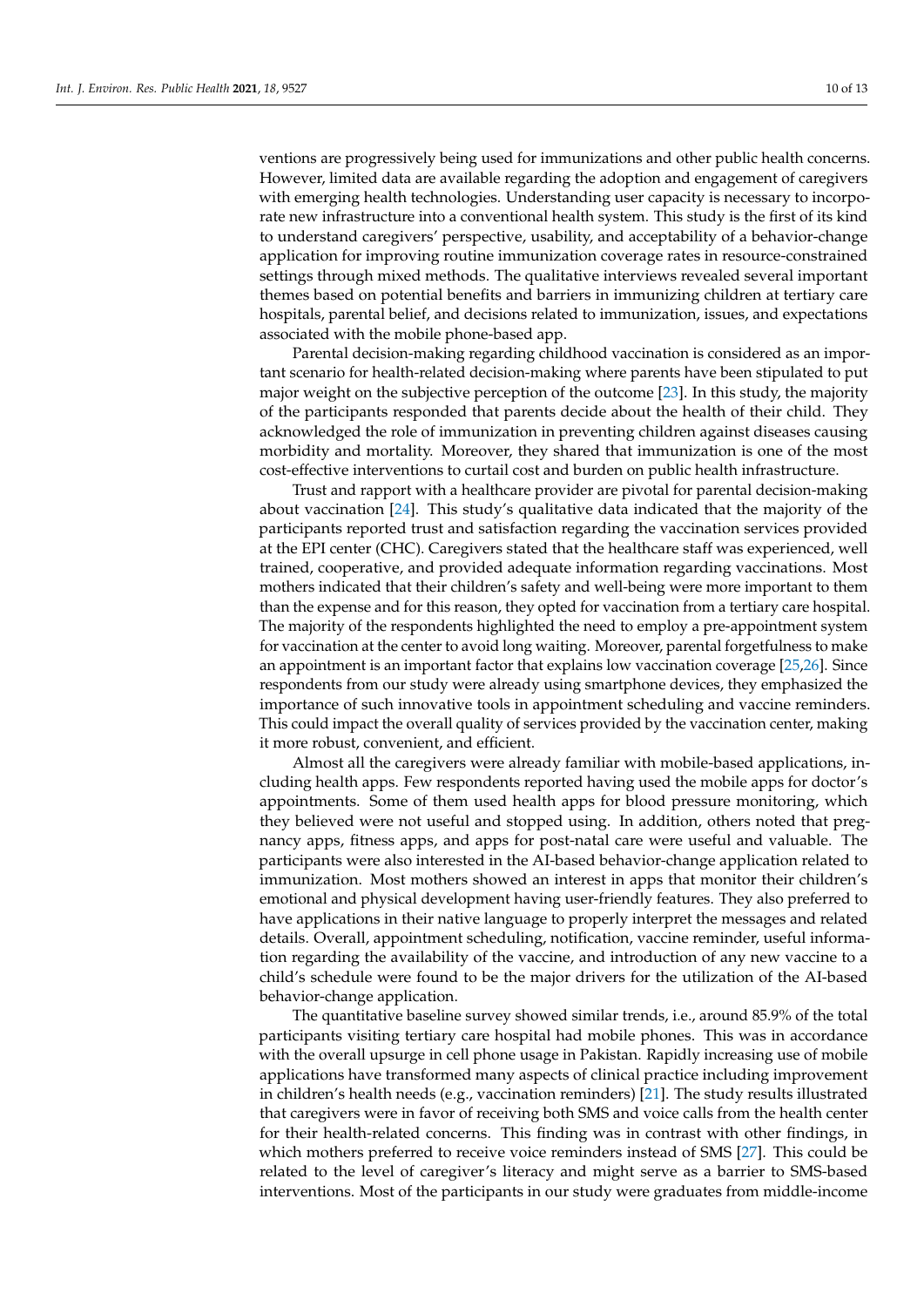groups using smartphones, contrary to other study findings which showed high non-smart phone usage [\[28\]](#page-14-18). The willingness to receive SMS reminders for immunization in our study was 95.2%, which was also relatively high. All participants shared their mobile numbers with the study staff and were comfortable receiving SMS text messages in English and the local language, Urdu. In Nigeria, the study conducted depicted that the appointment reminders to mothers successfully enhanced vaccination coverage relative to the control group (RR = 1.72; 95% CI: 1.50–1.98) [\[29\]](#page-14-19). Most parents revealed forgetfulness as a major contributor to routine immunization non-adherence, rather than financial or socioeconomic factors. These results were similar to a Kenyan study's findings that reflected the main reason of caregiver/guardians nonadherence to immunization schedule as failing to recall the immunization date [\[30\]](#page-14-20).

Mobile phone and text message usage in Pakistan are quite high, with demographic data also showing at least one working mobile phone connection in households [\[22\]](#page-14-12). Technology cannot always be relied upon. Earlier research identified various barriers to the use of technology. These technological challenges could be a major barrier to both the usability and acceptability of the provided aid [\[31\]](#page-14-21). The potential barrier to app adoption identified in this study surrounded privacy issues, network issues during app installation, crashing of apps after installation, and unsupported app features in some smartphones. Moreover, all the participants in our study suggested that the vaccination app should have a privacy policy for security reasons and it should be easy to understand and should clearly indicate that the personal data is well protected. Overall, it was a mixed-method study based on the participant's perception of how a behavior-change app should be. The results of this study will help the authors to create a behavior-change app with features in a local language that will improve routine immunization coverage in a low middle income county like Pakistan.

The study has potential limitations. Because of the ongoing COVID-19 pandemic, the study design had to be modified to remote data collection, representing a pilot study with preliminary findings. Generalizability was another concern because this study was conducted in one immunization center of a private tertiary care hospital. Additionally, as immunization app usage was not tracked for the subset of mothers interviewed, this presents another limitation concerning the generalizability of their responses to the mobile phone-based immunization application. Another notable limitation is that the study was conducted in an urban area of Pakistan. The study population consisted of middle- and upper-income groups with no representation of low-income groups. Moreover, all the study participants were pro-vaccine individuals and more likely to download and use the app for immunization than those with less favorable attitudes. However, this does not negate the reported convenience of using a mobile phone-based application, providing the framework for further research on improving reminders for parents to complete CRI.

# **5. Conclusions**

The exponential growth in smartphone utilization has also upsurged the advancement in mobile health applications. Mobile phones are proven to be helpful in addressing health issues within LMIC communities and bridging the gaps between accessibility to health information and the provision of services to large communities. While the majority of medical apps are prelude, surveys show that smartphone users have a clear preference for health apps that have created the ability to monitor and track information, access information wherever one is, and that appear authentic, useful, and reliable. The Android application can be helpful: phone-based reminders can be used by low-income, low digital literacy populations for improving vaccine uptake. Personalized reminders for parents are helpful in improving vaccine uptake. The findings of this assessment can be used to direct future studies on mHealth technologies to solve infrastructure, human capital, and behavior and technological issues before and after implementing the program. Qualitative evaluation of user perceptions should remain a priority in optimizing mobile data technologies to overcome regular immunization challenges in developing countries such as Pakistan and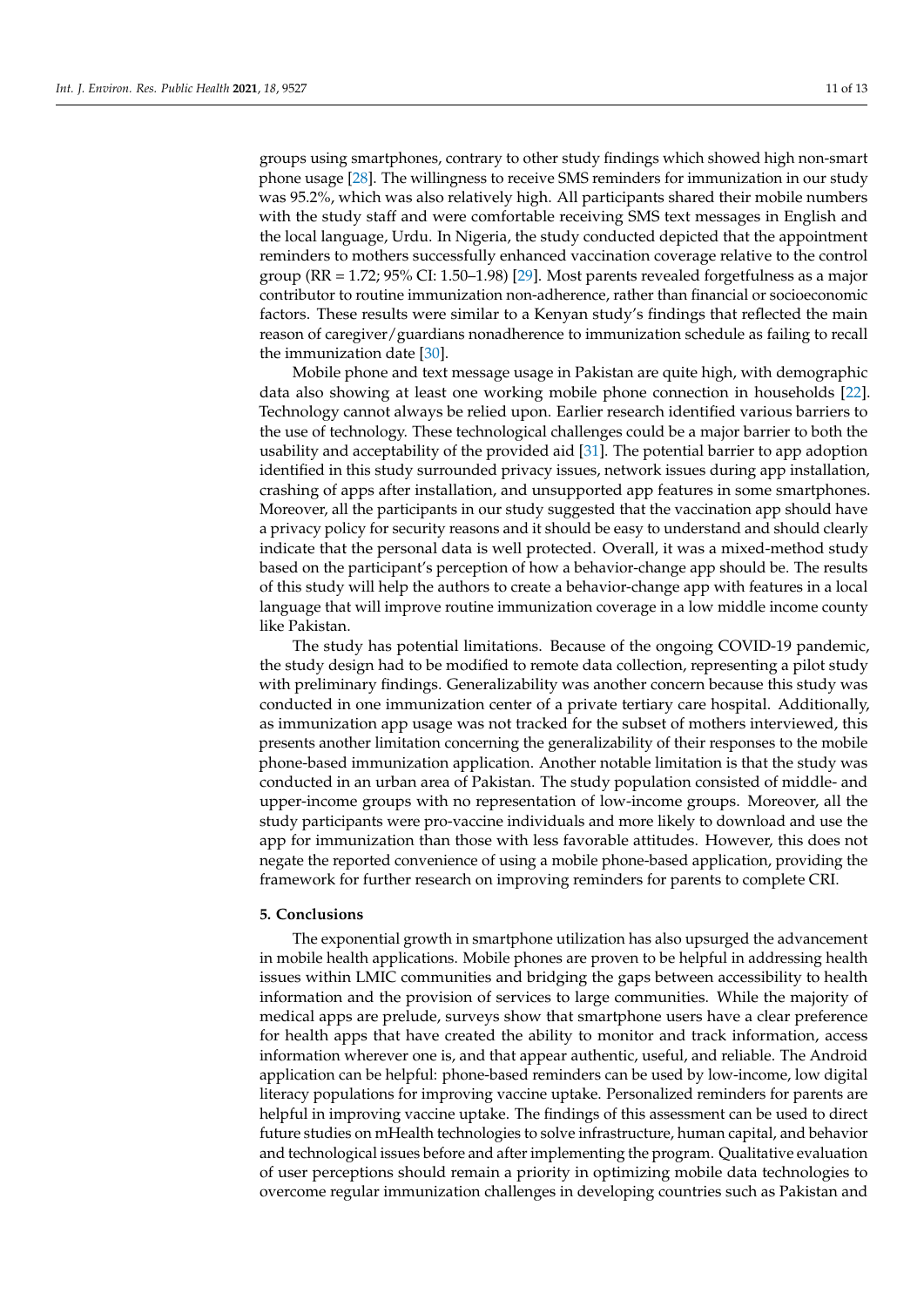beyond. The study findings have potential to improve routine immunization in the health sector. It will ensure a time-saving, cost-effective approach to the productivity and delivery of safe, high-quality products.

**Author Contributions:** Conceptualization, A.M.K., N.A., L.K.S. and S.A.Q.; methodology, A.M.K., N.A., W.M. and S.J.; software, M.A.K.M. and H.K.; validation, N.A. and M.R.; formal analysis, N.A., M.R. and S.M.; investigation, N.A. and S.J.; resources, S.J. and W.M.; data curation, N.A. and H.K.; writing—original draft preparation, N.A., M.R., S.M. and R.A.; writing—review and editing, N.A., W.M., F.S., R.M.A. and M.A.; supervision, A.M.K., S.A.Q. and L.K.S.; project administration, A.M.K., N.A. and S.A.Q.; funding acquisition, S.A.Q. and L.K.S. All authors have read and agreed to the published version of the manuscript.

**Funding:** The study was funded by Grand Challenges Research Fund (GCRF), UK.

**Institutional Review Board Statement:** The study was conducted according to the guidelines of the Declaration of Helsinki, and approved by the Ethics Review Committee of Aga Khan University (protocol code 2019-1534-5556 and date of approval 14-Nov-2019). Registered at trial. gov–NCT04449107.

**Informed Consent Statement:** Written informed consent has been obtained from the patient(s) to publish this paper.

**Data Availability Statement:** Not applicable.

**Acknowledgments:** This research was carried out as part of the Capacity Building in Technology-Driven Innovation in Healthcare (CoNTiNuE) project, funded by the UK-GCRF program. The authors gratefully acknowledge the financial support.

**Conflicts of Interest:** The authors declare no conflict of interest.

# **Abbreviations**

| AI          | artificial intelligence                                         |
|-------------|-----------------------------------------------------------------|
| <b>CHC</b>  | Community Health Center                                         |
| CoNTINuE    | Capacity Building in Technology-Driven Innovation in Healthcare |
| EPI         | Expanded Programme on Immunization                              |
| LMICs       | low- and middle-income countries                                |
| <b>PDHS</b> | Pakistan Demographic and Health Survey                          |
| <b>CRI</b>  | Childhood Routine Immunuzation                                  |
| IDI         | In depth interviews                                             |
| DA          | Discourse Analysis                                              |

# **References**

- <span id="page-13-0"></span>1. Greenwood, B. The contribution of vaccination to global health: Past, present and future. *Philos. Trans. R. Soc. B Biol. Sci.* **2014**, *369*, 20130433. [\[CrossRef\]](http://doi.org/10.1098/rstb.2013.0433)
- <span id="page-13-1"></span>2. Baggio, S.; Gétaz, L. Current gaps in vaccination coverage: A need to improve prevention and care. *Int. J. Public Health* **2019**, *64*, 311–312. [\[CrossRef\]](http://doi.org/10.1007/s00038-019-01221-4)
- <span id="page-13-2"></span>3. Available online: <https://www.who.int/teams/immunization-vaccines-and-biologicals/strategies/global-vaccine-action-plan> (accessed on 30 December 2020).
- <span id="page-13-3"></span>4. Pakistan (PAK)-Demographics, Health & Infant Mortality-UNICEF DATA. UNICEF DATA. Published 2020. Available online: <https://data.unicef.org/country/pak/> (accessed on 30 December 2020).
- <span id="page-13-4"></span>5. Children: Improving Survival and Well-Being. Who.int. Published 2020. Available online: [https://www.who.int/news-room/](https://www.who.int/news-room/fact-sheets/detail/children-reducing-mortality) [fact-sheets/detail/children-reducing-mortality](https://www.who.int/news-room/fact-sheets/detail/children-reducing-mortality) (accessed on 30 December 2020).
- <span id="page-13-5"></span>6. Roberton, T.; Carter, E.D.; Chou, V.B.; Stegmuller, A.R.; Jackson, B.D.; Tam, Y.; Sawadogo-Lewis, T.; Walker, N. Early estimates of the indirect effects of the COVID-19 pandemic on maternal and child mortality in low-income and middle-income countries: A modelling study. *Lancet Glob. Health* **2020**, *8*, e901–e908. [\[CrossRef\]](http://doi.org/10.1016/S2214-109X(20)30229-1)
- <span id="page-13-6"></span>7. Mangrio, N.K.; Alam, M.M.; Shaikh, B.T. Is expanded programme on immunization doing enough? Viewpoint of health workers and managers in Sindh, Pakistan. *J. Pak. Med. Assoc.* **2008**, *58*, 64.
- <span id="page-13-7"></span>8. Anand, S.; Bärnighausen, T. Health workers and vaccination coverage in developing countries: An econometric analysis. *Lancet* **2007**, *369*, 1277–1285. [\[CrossRef\]](http://doi.org/10.1016/S0140-6736(07)60599-6)
- <span id="page-13-8"></span>9. Butt, M.; Mohammed, R.; Butt, E.; Butt, S.; Xiang, J. Why have immunization efforts in Pakistan failed to achieve global standards of vaccination uptake and infectious disease control? *Risk Manag. Healthc. Policy* **2020**, *13*, 111–124. [\[CrossRef\]](http://doi.org/10.2147/RMHP.S211170)